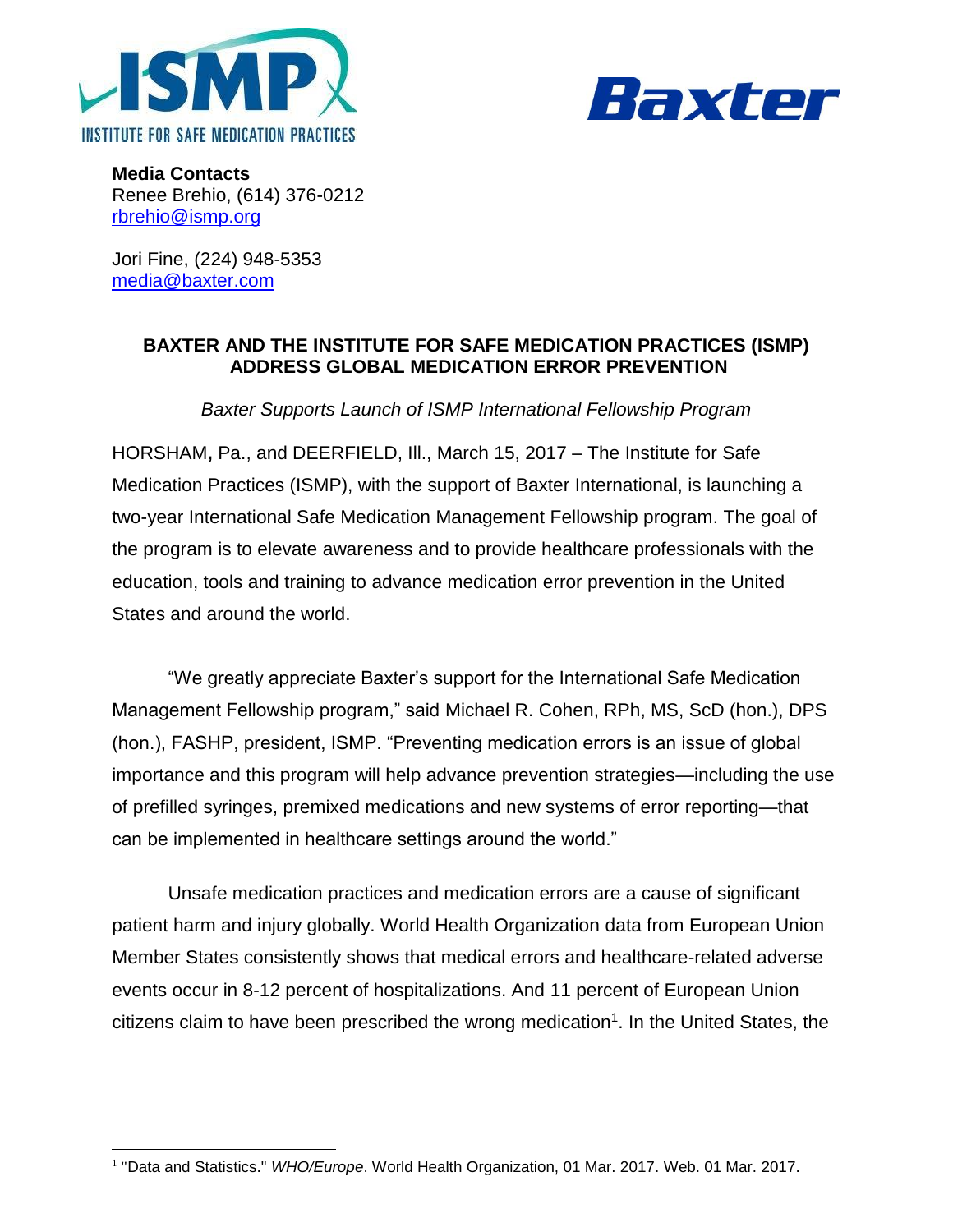



U.S. Food and Drug Administration (FDA) reports medication errors cause at least one death every day and injure approximately 1.3 million people annually<sup>2</sup>.

"Medication errors can occur at any point in the healthcare delivery system, which is why Baxter puts such a high priority on helping prevent errors from ever reaching patients," said Dheerendra Kommala, M.D., vice president, Medical Affairs, Baxter. "The ISMP Fellowship programs allow healthcare practitioners to identify best practices in medication error prevention and equip them with the tools and training for implementation in their local markets to advance patient safety."

As part of the International Safe Medication Management Fellowship program, which will be based at ISMP's offices in Horsham, Pennsylvania, participants will work directly with domestic and international professional medication safety organizations, such as the International Medication Safety Network (IMSN). Fellows will attend critical multi-country medication safety events and collaborate on efforts to address unsafe naming, labeling and packaging of medicines. They will advocate for standardized safe medication practices that can improve global medication safety. And they will advance medication management safety strategies and global reporting of medication errors to drive awareness of unsafe medication practices.

The announcement of the new international fellowship comes as ISMP and Baxter recognize Patient Safety Awareness Week, taking place March 12 – 18, 2017. Patient Safety Awareness Week is an effort to increase awareness of patient safety issues among health professionals and the public across the United States.

For more information on ISMP's fellowship programs or to apply, visit: [http://www.ismp.org/profdevelopment/managementfellowship.asp.](http://www.ismp.org/profdevelopment/managementfellowship.asp)

 $\overline{a}$ <sup>2</sup> Center for Drug Evaluation and Research. "Medication Errors - Medication Error Reports." *U S Food and Drug Administration Home Page*. Center for Drug Evaluation and Research, 20 Oct. 2016. Web. 01 Mar. 2017.